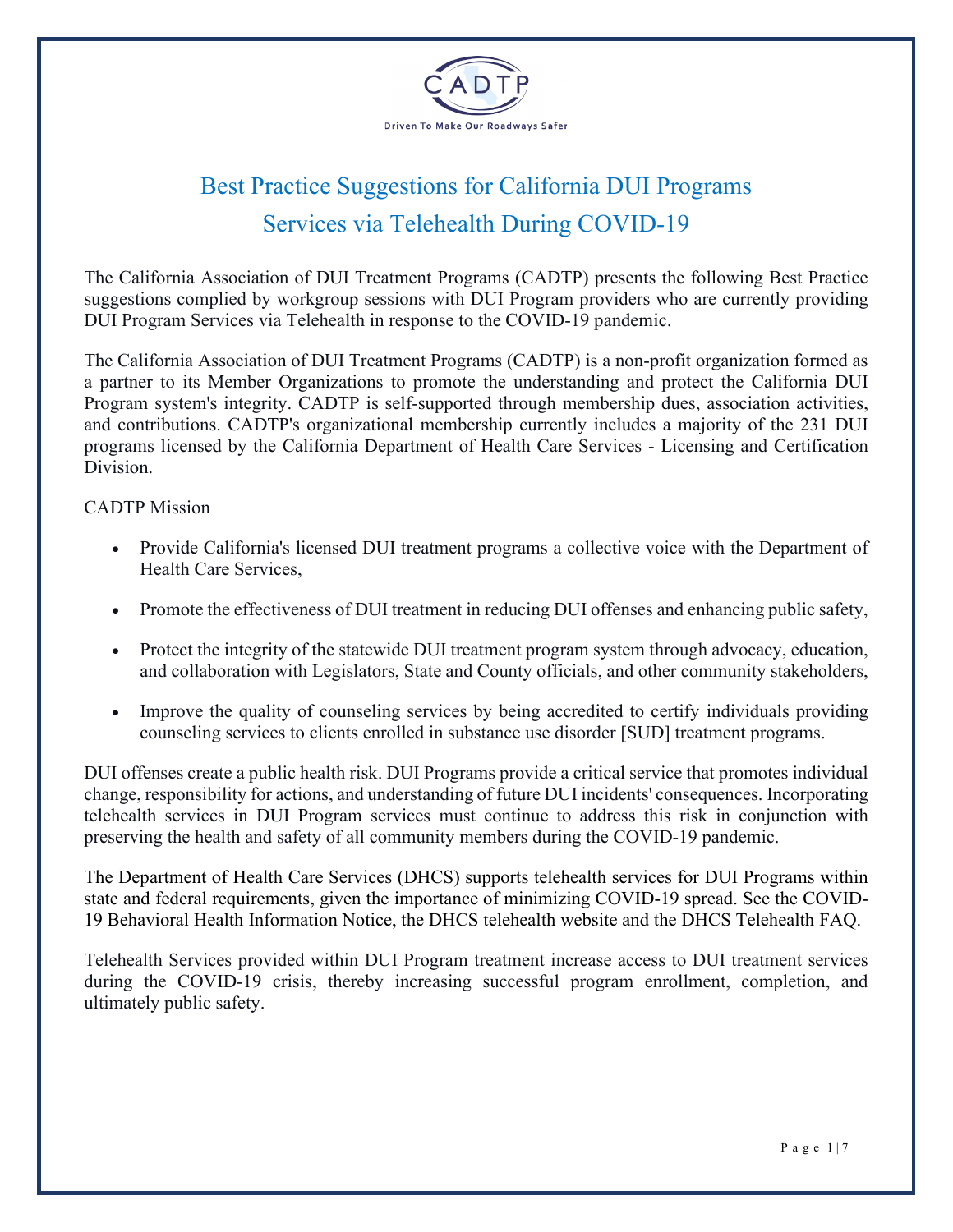

These Best Practices suggestions **address the current COVID-19 pandemic use of telehealth** in DUI Program Services.

| BP <sub>1</sub> | DUI Programs should utilize a HIPAA compliant telehealth platform, including general<br>communication with participants and DHCS when virtual monitoring occurs.                                                                                                                                                           |
|-----------------|----------------------------------------------------------------------------------------------------------------------------------------------------------------------------------------------------------------------------------------------------------------------------------------------------------------------------|
| BP <sub>2</sub> | The incorporation of Telehealth Services during COVID-19 must include safeguards to<br>ensure the integrity of DUI Program attendance and the continued effectiveness in reducing<br>recidivism.                                                                                                                           |
|                 | Every individual may not be an appropriate candidate for DUI Telehealth Services and<br>discussions on whether program expectations can be met should occur at the time of<br>enrollment.                                                                                                                                  |
|                 | If program participation via telehealth is not an option, a contingency plan should be<br>discussed, documented, and followed up on.                                                                                                                                                                                       |
|                 | If telehealth services are appropriate, when possible and in compliance with the State and<br>CDC COVID-19 guidelines and the DUI Programs company directives, they should be<br>combined with in-person services throughout the individual's program to ensure the<br>individual is benefitting from telehealth services. |
| BP <sub>3</sub> | To ensure the integrity of DUI Program treatment and the protection of public safety, when<br>possible and as COVID-19 directives allow, some in-person services should be held on a<br>regularly scheduled basis for those clients that are provided with telehealth services.                                            |
| BP <sub>4</sub> | To ensure the integrity of DUI Program treatment and the protection of public safety the<br>participant's identity should be verified by a picture ID at enrollment.                                                                                                                                                       |
| BP <sub>5</sub> | CADTP encourages in-person enrollment when possible and in compliance with the State<br>and CDC COVID-19 guidelines and the DUI Programs company directives.                                                                                                                                                               |
|                 | In-person enrollment allows for the verification of the individual as well as complete<br>understanding of the regulations and expectations that govern their attendance and expected<br>behavior(s) while participating in program services.                                                                              |
|                 | If in-person enrollment is not possible the DUI Program should ensure that all enrollment<br>criteria and regulations are met in accordance with T 9 and that the telehealth screening is<br>conducted and telehealth guidelines are understood and agreed to by the participant.                                          |
|                 | As a best practice, enrollments via telehealth should utilize a video-based teleservice.                                                                                                                                                                                                                                   |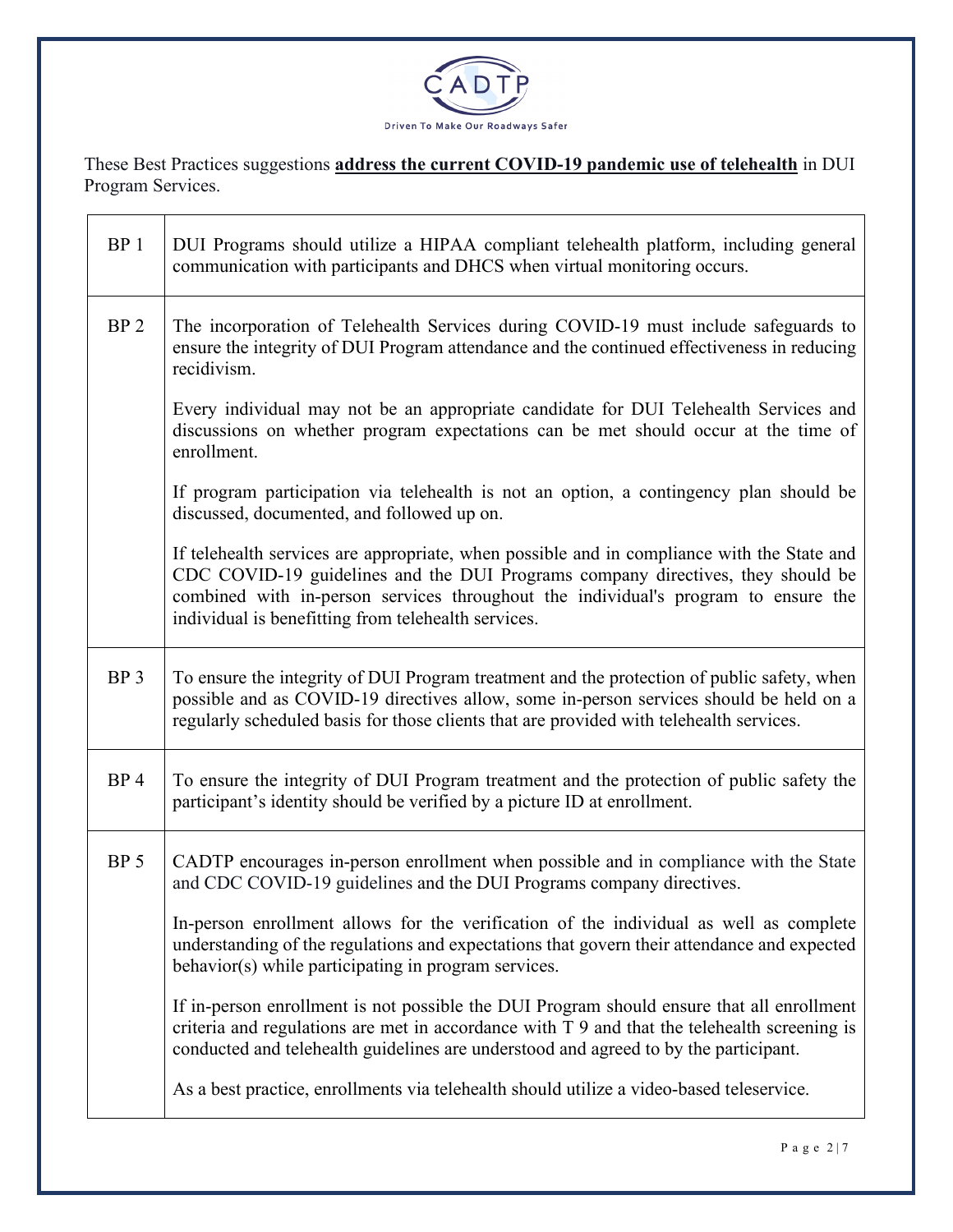

| BP <sub>6</sub> | The DUI Program should provide participants who are scheduled for telehealth services with<br>a Telehealth Services Agreement Contract which outlines:                                                      |
|-----------------|-------------------------------------------------------------------------------------------------------------------------------------------------------------------------------------------------------------|
|                 | 1. The parameters of telehealth services,                                                                                                                                                                   |
|                 | 2. Statement regarding the allowance of Telehealth Services by the Department of<br>Health Care Services during the COVID 19 crisis.                                                                        |
|                 | 3. Inform participants that Telehealth Services will expire at the direction of DHCS<br>and participants will be transitioned to in person services.                                                        |
|                 | 4. Confidentiality guidelines, including confidentiality of other participants and<br>telehealth sessions,                                                                                                  |
|                 | 5. Tardiness to sessions policy and consequence of tardiness,                                                                                                                                               |
|                 | 6. Absence policy and absence fees,                                                                                                                                                                         |
|                 | 7. How to reschedule and reschedule fees,                                                                                                                                                                   |
|                 | 8. Alcohol/drug use before or during sessions and consequences for insobriety,                                                                                                                              |
|                 | 9. The reasons that their telehealth services can be revoked.                                                                                                                                               |
|                 | Suggested verbiage for participant attendance at telehealth sessions:                                                                                                                                       |
|                 | To continue eligibility for Telehealth Services participants must:                                                                                                                                          |
|                 | 1. Log in to the scheduled session on time and stay engaged for the full time of the<br>session.                                                                                                            |
|                 | 2. Be in a quiet room with no other individual during all sessions. You cannot attend a<br>session while in a vehicle, outside, walking, exercising, or in an area with other<br>people in attendance, etc. |
|                 | Attend the session while sitting upright, not laying down,<br>3.                                                                                                                                            |
|                 | 4. During group and education sessions your camera must be always turned on and<br>facing you for the full session.                                                                                         |
|                 | 5. No smoking during session,                                                                                                                                                                               |
|                 | 6. No eating during sessions,                                                                                                                                                                               |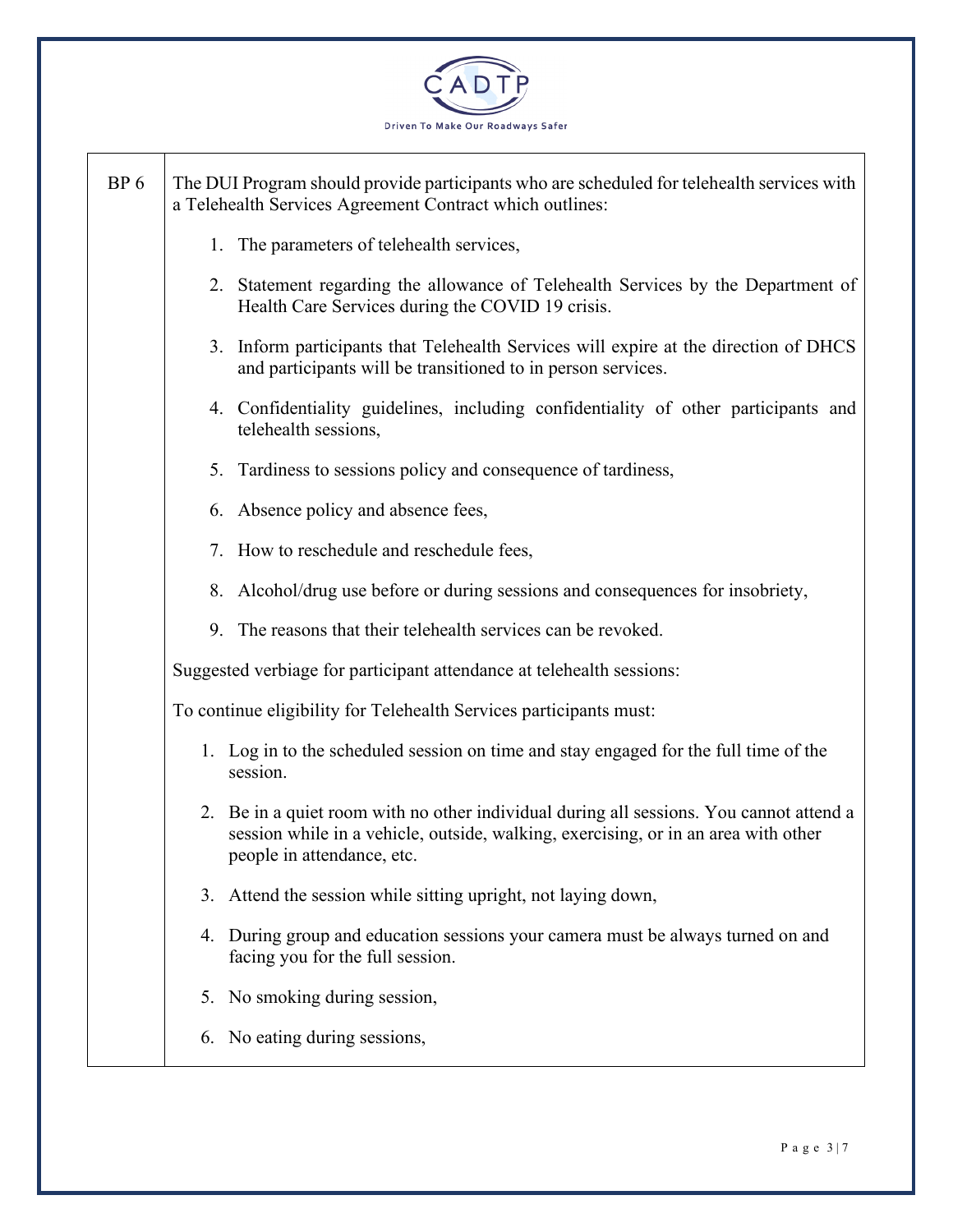

|                 | 7. Do not attend session while under the influence of any alcohol or other impairing<br>drugs, do not use any alcohol or other impairing drugs while in session,                                                                                                                |
|-----------------|---------------------------------------------------------------------------------------------------------------------------------------------------------------------------------------------------------------------------------------------------------------------------------|
|                 | 8. Do not be verbally abusive towards staff or other participants, do not engage in<br>disruptive behavior during the session,                                                                                                                                                  |
|                 | 9. Ensure payments are made according to your payment schedule, contact the office<br>prior to the session if unable to make a payment on time,                                                                                                                                 |
|                 | 10. Maintain the confidentiality of other participants,                                                                                                                                                                                                                         |
|                 | 11. Do not provide false information or have someone else attend services in your<br>place.                                                                                                                                                                                     |
|                 | 12. If you are dismissed from a session for not following the telehealth rules you will<br>not receive credit for the session and must contact the office to reschedule the<br>session. Rescheduling fees will apply.                                                           |
| BP <sub>7</sub> | The DUI Program should screen each participant for appropriateness before the allowance<br>of telehealth services within their DUI Program attendance. The screening documentation<br>should be added to the participant file. Screening criteria should include:               |
|                 | 1. Availability of internet service,                                                                                                                                                                                                                                            |
|                 | 2. Access to the appropriate equipment; computer, phone or tablet with video and<br>audio capabilities,                                                                                                                                                                         |
|                 | 3. Expressed desire to utilize telehealth services during the COVID-19 crisis,                                                                                                                                                                                                  |
|                 | 4. Agrees to and signs the Telehealth Agreement Contract.                                                                                                                                                                                                                       |
| BP <sub>8</sub> | The DUI Program should have written procedures for scheduling telehealth sessions and<br>procedures for assigning an absence/reschedule for a missed session.                                                                                                                   |
|                 | The written procedure should define the difference between an absence and telehealth<br>technical problems.                                                                                                                                                                     |
|                 | Absence and reschedule charges cannot exceed the programs DHCS approved absence fee.                                                                                                                                                                                            |
| BP <sub>9</sub> | The DUI Program should have written procedures for ensuring clients are not under the<br>influence of alcohol or drugs while attending telehealth sessions and the steps they will take<br>when an individual is identified as under the influence during a telehealth session. |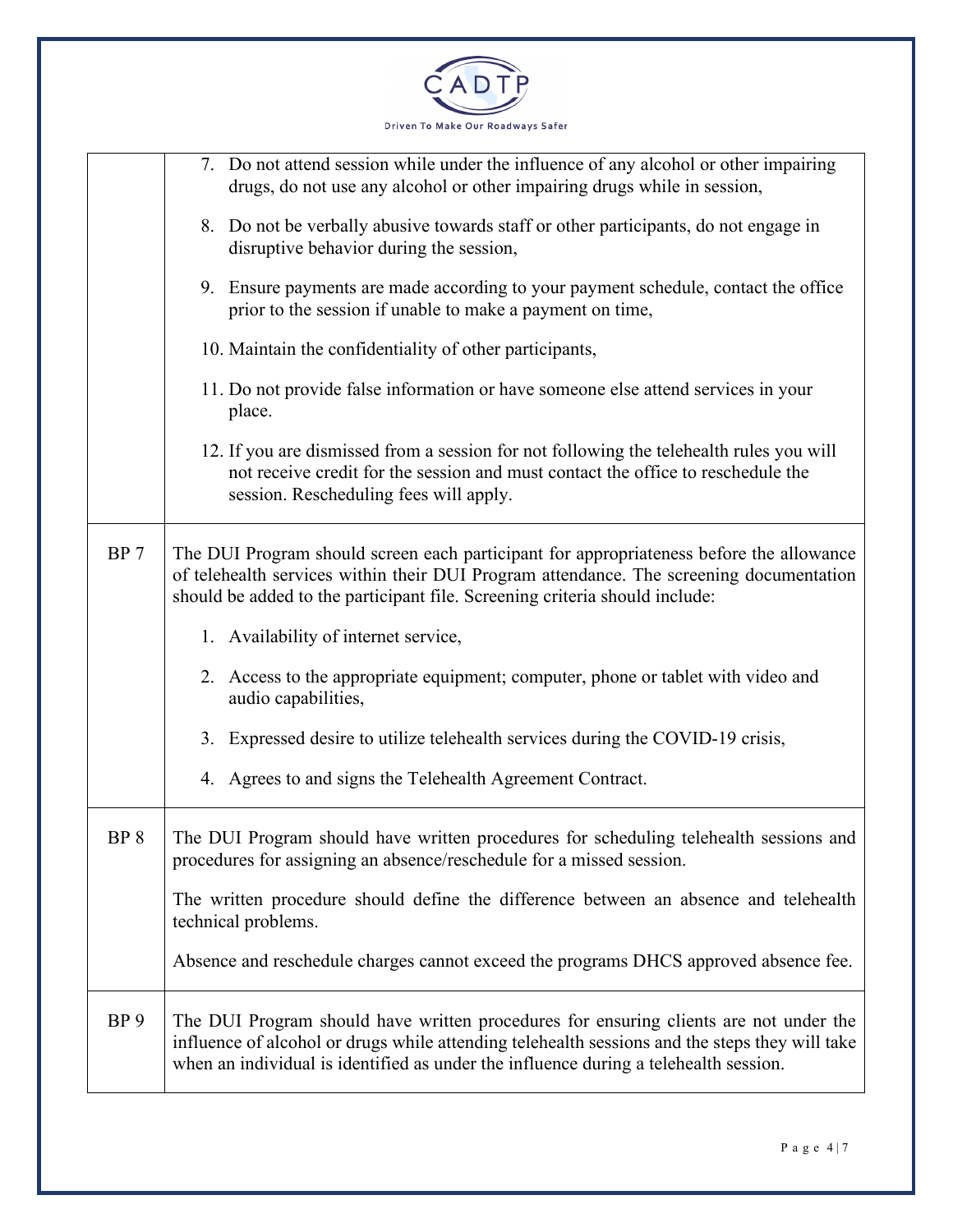

| <b>BP</b> 10 | The DUI Program should provide all staff with initial and on-going training on providing<br>telehealth services.                                                                                                                                                                                           |
|--------------|------------------------------------------------------------------------------------------------------------------------------------------------------------------------------------------------------------------------------------------------------------------------------------------------------------|
|              | Administrative and counselors: Training on all aspects of the telehealth platform<br>utilized by the program. Training on the confidentiality and regulations that govern<br>telehealth.                                                                                                                   |
|              | • Counselors: Providing effective clinical services via telehealth is new to most<br>counselors, program should provide training resources on how to conduct effective<br>telehealth counseling sessions. Resources can be found on CADTP's counselor<br>certification website at www.cadtpcounselors.org. |
| <b>BP11</b>  | Group session provided via telehealth must be held in accordance with current T 9<br>regulations including the timeframes approved for the DUI Program by DHCS (if groups<br>are approved for 2 hours the telehealth group must also be held for 2 hours).                                                 |
|              | In accordance with T 9 regulations group sessions must be facilitated by a SUD counselor<br>registered or certified by a DHCS California Approved Certifying Agency.                                                                                                                                       |
|              | The DUI Program should have written procedures on how they will:                                                                                                                                                                                                                                           |
|              | 1. Verify client identity,                                                                                                                                                                                                                                                                                 |
|              | 2. Address confidentiality,                                                                                                                                                                                                                                                                                |
|              | 3. Identify alcohol/drug impairment, and                                                                                                                                                                                                                                                                   |
|              | 4. Document attendance and absences.                                                                                                                                                                                                                                                                       |
|              | Group sessions must utilize a video-based teleservice so the group is facilitated as would be<br>an in-person group with all attendees participating.                                                                                                                                                      |
| <b>BP</b> 12 | <b>Tips for Facilitating Great Meetings</b>                                                                                                                                                                                                                                                                |
|              | 1. Ensure that you have a clean, work-appropriate background.                                                                                                                                                                                                                                              |
|              | Look into the camera when talking instead of looking at yourself.<br>2.                                                                                                                                                                                                                                    |
|              | Eliminate distractions and focus on the group structure.<br>3.                                                                                                                                                                                                                                             |
|              | 4. Make sure to introduce everyone at the beginning just like a regular group session.                                                                                                                                                                                                                     |
|              | Review meeting controls for participants, mute, unmute, video, etc.<br>5.                                                                                                                                                                                                                                  |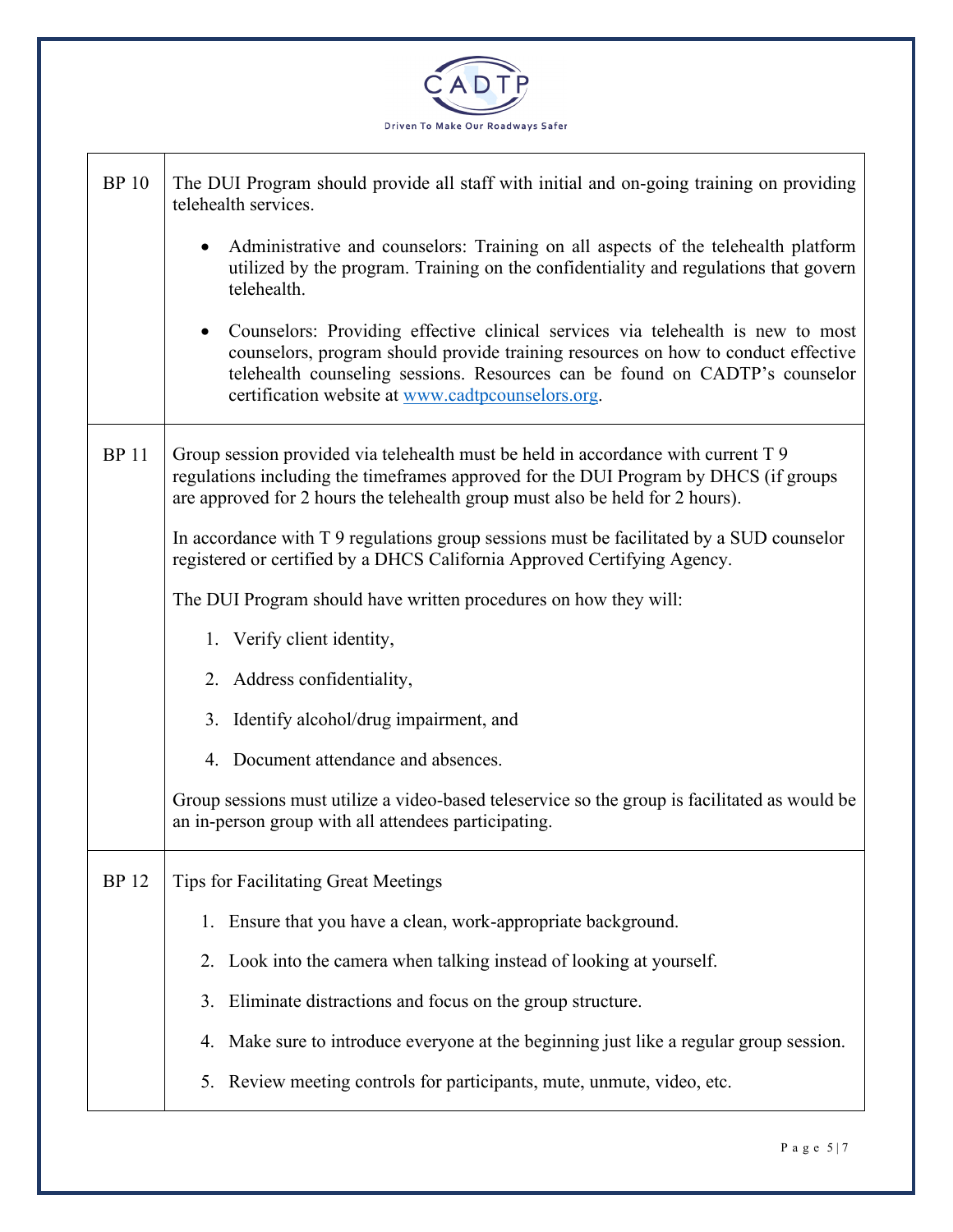

|              | 6. Review rules for telehealth group sessions at the beginning of each session.                                                                                                                                                                                                                                                                       |
|--------------|-------------------------------------------------------------------------------------------------------------------------------------------------------------------------------------------------------------------------------------------------------------------------------------------------------------------------------------------------------|
|              | 7. Try an icebreaker to get the interaction started.                                                                                                                                                                                                                                                                                                  |
|              | 8. Use tools within the telehealth system to engage with audience including<br>whiteboards, file sharing, and annotation.                                                                                                                                                                                                                             |
|              | 9. Be aware of your audio and video settings.                                                                                                                                                                                                                                                                                                         |
|              | 10. Use account settings and participants' options in host controls.                                                                                                                                                                                                                                                                                  |
| <b>BP</b> 13 | Education sessions provided via telehealth must be held in accordance with current T 9<br>regulations, including the timeframes approved for the DUI Program by DHCS (if<br>educations are approved for 2 hours the telehealth education must also be held for 2 hours).                                                                              |
|              | Education sessions must be facilitated by a staff member that meets the requirements<br>described in T 9.                                                                                                                                                                                                                                             |
|              | The DUI Program should have written procedures on how they will verify:                                                                                                                                                                                                                                                                               |
|              | 1. Verify client identity,                                                                                                                                                                                                                                                                                                                            |
|              | 2. Address confidentiality,                                                                                                                                                                                                                                                                                                                           |
|              | 3. Identify alcohol/drug impairment, and                                                                                                                                                                                                                                                                                                              |
|              | 4. Document attendance and absences.                                                                                                                                                                                                                                                                                                                  |
|              | Education sessions must utilize a video-based telehealth service to ensure each client is in<br>attendance and is engaged for the duration of the educational session. Webinar meetings<br>are appropriate for education sessions. Webinars offer pre-registration, collects attendance<br>time in and out, and some systems provide engagement data. |
| <b>BP</b> 14 | Tips for Facilitating Great Webinars                                                                                                                                                                                                                                                                                                                  |
|              | Introduce meeting controls and let your audience know how to interact with you.<br>1.                                                                                                                                                                                                                                                                 |
|              | Review rules for telehealth education sessions at the beginning of each session.<br>2.                                                                                                                                                                                                                                                                |
|              | Use $Q&A$ and/or Chat box to answer questions during or after the presentation.<br>3.                                                                                                                                                                                                                                                                 |
|              | Consider a panelist or co-host to help manage the meeting.<br>4.                                                                                                                                                                                                                                                                                      |
|              | Eliminate distractions and focus on the presentation.<br>5.                                                                                                                                                                                                                                                                                           |
|              |                                                                                                                                                                                                                                                                                                                                                       |